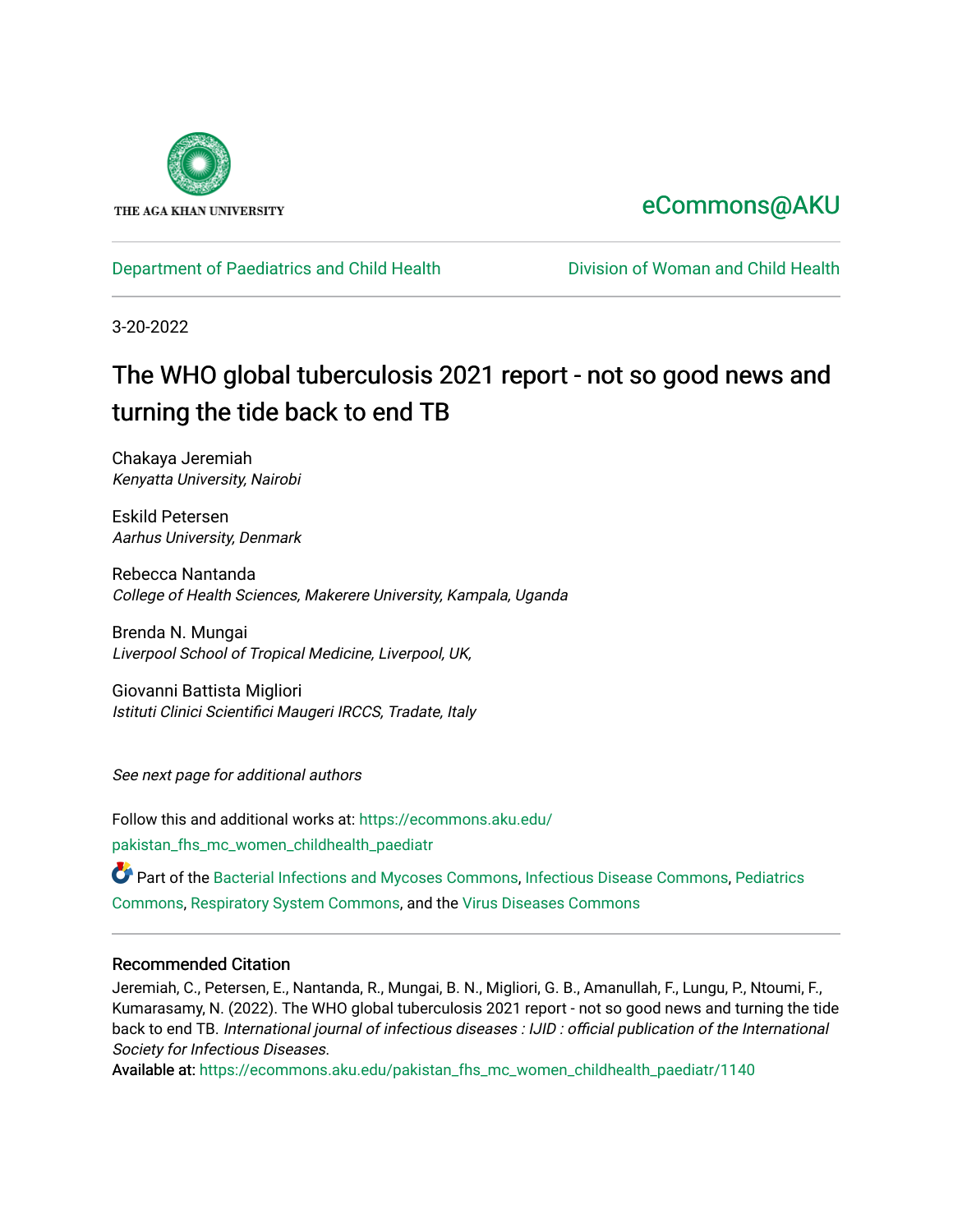# Authors

Chakaya Jeremiah, Eskild Petersen, Rebecca Nantanda, Brenda N. Mungai, Giovanni Battista Migliori, Farhana Amanullah, Patrick Lungu, Francine Ntoumi, and Nagalingeswaran Kumarasamy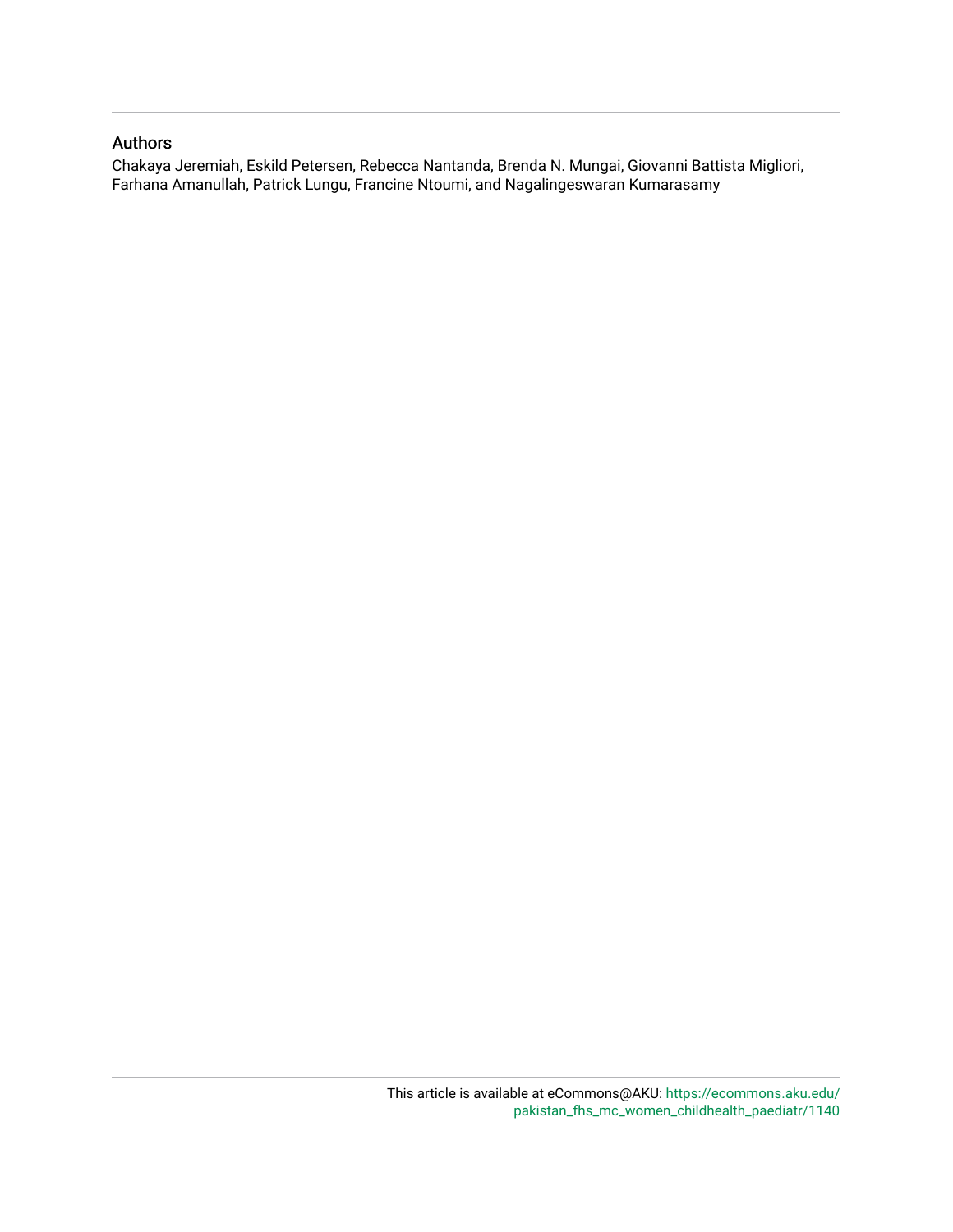# **ARTICLE IN PRESS** JID: IJID [m5G;April 7, 2022;16:51]

[International](https://doi.org/10.1016/j.ijid.2022.03.011) Journal of Infectious Diseases xxx (xxxx) xxx



Contents lists available at [ScienceDirect](http://www.ScienceDirect.com)

# International Journal of Infectious Diseases



journal homepage: [www.elsevier.com/locate/ijid](http://www.elsevier.com/locate/ijid)

# The WHO Global Tuberculosis 2021 Report – not so good news and turning the tide back to End TB

Chakaya Jeremiah<sup>1,</sup>\*, Eskild Petersen<sup>2</sup>, Rebecca Nantanda<sup>3</sup>, Brenda N. Mungai<sup>4</sup>, Giovanni Battista Migliori<sup>5</sup>, Farhana Amanullah<sup>6</sup>, Patrick Lungu<sup>7</sup>, Francine Ntoumi<sup>8</sup>, Nagalingeswaran Kumarasamy<sup>9</sup>, Markus Maeurer <sup>10</sup>, Alimuddin Zumla <sup>11</sup>

<sup>1</sup> Department of Medicine, Therapeutics, Dermatology and Psychiatry, Kenyatta University, Nairobi, Kenya and Department of Clinical Sciences, Liverpool *School of Tropical Medicine, Liverpool, United Kingdom*

<sup>2</sup> Institute for Clinical Medicine, Aarhus University, Denmark; European Travel Medicine Network, Méditerranée Infection Foundation, Marseille, France

<sup>3</sup> *Makerere University Lung Institute, College of Health Sciences, Makerere University, Kampala, Uganda*

<sup>4</sup> *Department of Clinical Sciences, Liverpool School of Tropical Medicine, Liverpool, UK*

<sup>5</sup> *Servizio di Epidemiologia Clinica delle Malattie Respiratorie, Istituti Clinici Scientifici Maugeri IRCCS, Tradate, Italy*

<sup>6</sup> *Department of Pediatrics, The Indus Hospital and Health Network and the Aga Khan University, Karachi, Pakistan*

- <sup>7</sup> *National TB and Leprosy Programme, Ministry Of Health, Lusaka, Zambia*
- <sup>8</sup> Fondation Congolaise pour la Recherche Médicale (FCRM), Brazzaville, Republic of Congo; Faculty of Sciences and Technology, University Marien Ngouabi,

*Brazzaville, Republic of Congo; University of Tübingen, Tübingen, Germany*

<sup>9</sup> *VHS-Infectious Diseases Medical Centre, VHS Hospital, Chennai, India*

<sup>10</sup> *Champalimaud Centre for the Unknown, Lisbon, Portugal; Medizinische Klinik, Johannes Gutenberg University Mainz, Germany*

<sup>11</sup> Division of Infection and Immunity, Center for Clinical Microbiology, University College London, and NIHR Biomedical Research Centre, UCL Hospitals NHS *Foundation Trust, London, United Kingdom*

### ARTICLE INFO

*Article history:* Received 10 February 2022 Revised 7 March 2022 Accepted 7 March 2022 Available online xxx

*Keywords:* Tuberculosis WHO 2021 Global TB Report MDR/XDR-TB New tools COVID-19 END TB Strategy

# a b s t r a c t

*Objective:* To review the data presented in the 2021 WHO global TB report and discuss the current constraints in the global response.

*Introduction and methods:* The WHO global TB reports, consolidate TB data from countries and provide up to date assessment of the global TB epidemic. We reviewed the data presented in the 2021 report.

*Results:* We noted that the 2021 WHO global TB report presents a rather grim picture on the trajectory of the global epidemic of TB including a stagnation in the annual decline in TB incidence, a decline in TB notifications and an increase in estimated TB deaths. All the targets set at the 2018 United Nations High Level Meeting on TB were off track.

*Interpretation and conclusion:* The sub-optimal global performance on achieving TB control targets in 2020 is attributed to the on-going COVID-19 pandemic, however, TB programs were already off track well before the onset of the pandemic, suggesting that the pandemic amplified an already fragile global TB response. We emphasize that ending the global TB epidemic will require bold leadership, optimization of existing interventions, widespread coverage, addressing social determinants of TB and importantly mobilization of adequate funding required for TB care and prevention.

© 2022 The Authors. Published by Elsevier Ltd on behalf of International Society for Infectious Diseases. This is an open access article under the CC BY-NC-ND license [\(http://creativecommons.org/licenses/by-nc-nd/4.0/\)](http://creativecommons.org/licenses/by-nc-nd/4.0/)

# **Introduction**

<sup>∗</sup> Corresponding aithor.

[eskild.petersen@gmail.com](mailto:eskild.petersen@gmail.com) (E. Petersen), [r.nantanda@gmail.com](mailto:r.nantanda@gmail.com) (R. Nantanda), [brendanyambura2013@gmail.com](mailto:brendanyambura2013@gmail.com) (B.N. Mungai), [giovannibattista.migliori@icsmaugeri.it](mailto:giovannibattista.migliori@icsmaugeri.it) (G.B. Migliori), [farhana.amanullah@tih.org.pk](mailto:farhana.amanullah@tih.org.pk) (F. Amanullah),

lungupatrick99@gmail.com (P. Lungu), [fntoumi@fcrm-congo.com](mailto:fntoumi@fcrm-congo.com) (F. Ntoumi), [kumarasamyn@gmail.com](mailto:kumarasamyn@gmail.com) (N. Kumarasamy), markus.maeurer@fund acaochampalimaud.pt (M. Maeurer), [a.zumla@ucl.ac.uk](mailto:a.zumla@ucl.ac.uk) (A. Zumla).

On March 24, 2022, the world will commemorate the World TB Day in remembrance of the day in 1882, when the German scientist, Robert Koch, gave his famous lecture in which he announced the discovery of the pathogen that causes tuberculosis, *Mycobacterium tuberculosis* [\(Barberis,](#page-5-0) et al, 2017). It is a day for raising awareness about TB and to reflect on the status of this age-old global epidemic. This year's theme for World TB Day is 'Invest to

# <https://doi.org/10.1016/j.ijid.2022.03.011>

1201-9712/© 2022 The Authors. Published by Elsevier Ltd on behalf of International Society for Infectious Diseases. This is an open access article under the CC BY-NC-ND license [\(http://creativecommons.org/licenses/by-nc-nd/4.0/\)](http://creativecommons.org/licenses/by-nc-nd/4.0/)

Please cite this article as: C. Jeremiah, E. Petersen, R. Nantanda et al., The WHO Global Tuberculosis 2021 Report – not so good news and turning the tide back to End TB, International Journal of Infectious Diseases, <https://doi.org/10.1016/j.ijid.2022.03.011>

*E-mail addresses:* [chakaya.jm@gmail.com](mailto:chakaya.jm@gmail.com) (C. Jeremiah),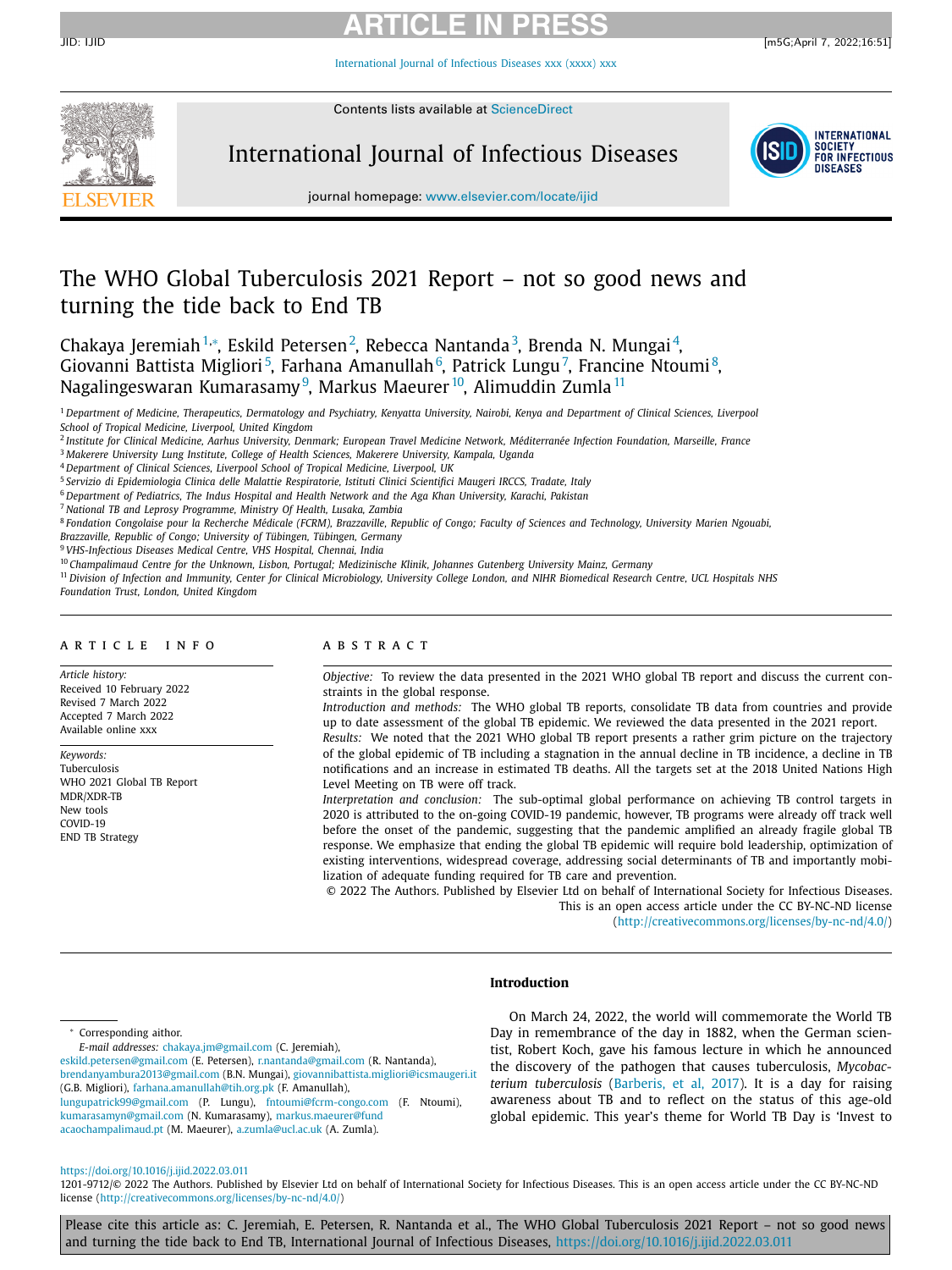# **ARTICLE IN PRESS** JID: IJID [m5G;April 7, 2022;16:51]

### **Table 1**

End TB Strategy and UNHLM Targets and progress 2015-2022

| Parameter                                                         | Target         | Achieved                 |
|-------------------------------------------------------------------|----------------|--------------------------|
| Incidence decline (compared with 2015 baseline)                   | 20%            | 11%                      |
| Deaths decline (compared with 2015 baseline)                      | 35%            | 9.2%                     |
| Catastrophic costs incurred by individuals with TB/their families | 0              | 47%                      |
| People treated for TB, 2018-2022                                  | 40 million     | 19.8 million (50%)       |
| Children treated for TB, 2018-2022                                | 3.5 million    | 1.4 million $(41%)$      |
| People with MDR TB treated, 2018-2022                             | 1.5 million    | 483, 000 (32%0)          |
| Children with MDR TB treated, 2018-2022                           | 115.000        | 12.200 (11%)             |
| People treated for LTBI, 2018-2022                                | 30 million     | 8.7 million (29%)        |
| People living with HIV treated for LTBI, 2018-2022                | 6 million      | 7.2 million ( $>100\%$ ) |
| Household contacts <5 years treated for LTBI, 2018-2022           | 4 million      | 1.2 million (29%)        |
| Household contacts $>5$ years treated for LTBI, 2018-2022         | 20 million     | $0.32$ million $(1.6%)$  |
| Annual funding needs                                              | 13 billion USD | 5.3 billion USD          |
| Annual Research funding for TB                                    | 2 billion USD  | 901 million USD          |

Sourced from the WHO Global TB [Report](#page-5-0) 2021.

End TB' and it comes at a time when global TB care and prevention efforts are being hampered by the pressures on health services due to the COVID-19 pandemic.

The World Health Organization (WHO) annual TB Reports consolidate TB data reported to the WHO by most countries of the world. They provide a comprehensive and up to date assessment of the global TB epidemic. The most recent WHO global TB report was produced in 2021 and provides data on the TB epidemic for the year 2020 (WHO [Report,](#page-5-0) 2021). This report consolidates data submitted to WHO by 197 countries and territories covering more than 99% of the world population. While previous WHO global TB reports have, on the whole, provided uplifting news on the trajectory of the global burden of TB, the 2021 report is different, providing not so good news and makes grim reading.

In 2020, the world fell significantly off track on all the United Nations General Assembly (UNGA) targets [\(Sahu,](#page-5-0) et al, 2021). Thus, the small annual decline in TB incidence that had been witnessed over the previous years almost ground to a halt, notifications of people with TB declined by 18% when compared with the previous year. For the first time in 9 years the number of estimated TB deaths increased (**Table 1**). TB deaths increased because of restricted access to disrupted TB services in light of the COVID-19 pandemic, resulting in almost half of the estimated persons who fell ill due to TB not being diagnosed and treated. Furthermore, the number of people with drug-resistant TB and LTBI receiving treatment dropped significantly. The report also indicates that there was a reduction in funding for TB, and BCG coverage among children. This sad state of affairs is largely attributed to the on-going COVID-19 pandemic. As the COVID-19 pandemic established itself in 2020, it disrupted essential health services [\(Migliori,](#page-5-0) et al, 2021) including those for TB, in addition to imposing an additional health burden to people with TB who appear to be more vulnerable to suffering severer forms of this new [infectious](#page-5-0) disease (Visca et al., 2021; The Globle TB Study group, 2021). Indeed, the COVID-19 pandemic has highlighted the fragility of TB services globally, and the negative consequences especially among the poor and most disadvantaged populations. Since the COVID-19 pandemic is far from over and continues to burden health services since the 2021 TB Report was published in August 2021, it is to be anticipated that achieving Global TB control targets is becoming even more distant as TB services continue to be disrupted. However, on a brighter side, the COVID-19 pandemic has shown several potential access, diagnostic and follow-up innovations which can be leveraged for improvements in delivering TB services [\(Odhiambo,](#page-5-0) et al, 2021).

While it may be appropriate to accord the blame to the COVID-19 pandemic for retarding progress towards achieving the targets set by the World Health Assembly in 2014 and those set by world leaders at the first ever United Nations High Level Meeting on TB held in September 2018, it is important to note that even before the COVID-19 appeared, some of the targets appeared already off track (Sahu et al, [2021;](#page-5-0) [Zumla](#page-5-0) et al, 2021). The COVID-19 pandemic storm has further aggravated the situation which calls for reflections on several important issues regarding a) the targets and ask if they remain relevant and feasible, b) recommended interventions and tools for TB care and prevention and ask if these interventions and tools are being applied at the right level in the settings where TB imposes its greatest toll, c) measures being taken to mitigate social determinants of TB and d) the funding landscape for TB and approaches in place to close TB financing gaps.

## **Targets**

The End TB Strategy adopted by the World Health Assembly in 2014 and which has been implemented for about six years now has ambitious targets and was intended to end TB as a global public health threat by 2035. If TB care and prevention progresses as outlined in the End TB Strategy the world expects to see declines in TB incidence and mortality of 95% and 90% respectively by 2035 compared with 2015. Additionally, by now no person or family would be incurring catastrophic costs on account of TB. Had the world been on track to achieve these targets, by now TB incidence and mortality would have declined by at least 20% and 35% respectively compared to the rates in 2015. However, performance has been sub-optimal with only an 11% decline in TB incidence and a 9.2% decline in TB mortality by 2021. Additionally, while the UNHLM on TB set a target of 20 million people over the age of 5 years to receive TB preventive therapy by 2022, in 2020, only 16% of people who could have benefited from this treatment had received it. Considering the current trajectory of these epidemiological indicators, it is not unreasonable to pose a few questions: are these targets achievable? Do we lack the necessary tools to prevent and manage TB or are we slow in implementing them?

# **The interventions and tools**

The epidemiological framework for the prevention and care of TB is based on what is currently known about its transmission, the risk of progression from infection to disease and the effect of various interventions on these processes. Interventions for the prevention and management of TB ideally should encompass measures to: reduce exposure to *Mycobacterium tuberculosis*, identify all infected persons and provide preventive therapy to limit progression to active TB disease, especially for those persons at risk for this outcome, identify early, people with active TB and provide effective treatment to ensure relapse free cure, reduced risk of acquired drug resistance and prevention of long term morbidity from TB [\(Ozcaglar,](#page-5-0) et al, 2012; [Lönnroth,](#page-5-0) et al, 2015; [Carvalho,](#page-5-0) et al, 2018; [Mandal,](#page-5-0) etal, 2015) These interventions need to be applied in the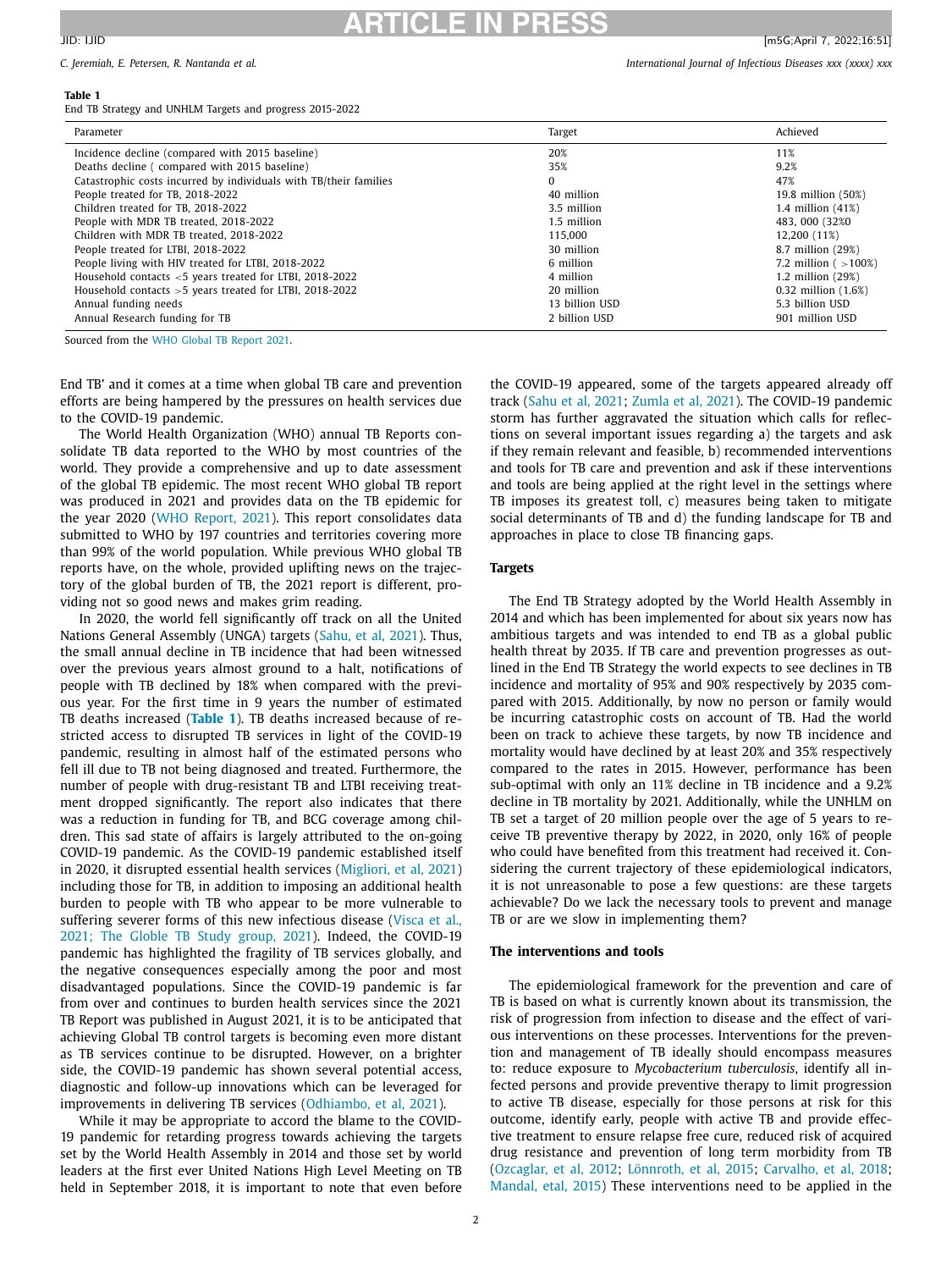*C. Jeremiah, E. Petersen, R. Nantanda et al. International Journal of Infectious Diseases xxx (xxxx) xxx*

context of the health care system, preferably under the umbrella of universal health coverage and with the right level of political commitment which then leads to the mobilization of adequate financial resources to support care and prevention of the disease. Pillar 1 and 2 of the End TB strategy are intended to support this epidemiological framework for TB care and prevention. Thus, the world appears to have an appropriate and well thought out strategy that if implemented to the full, should lead to the achievement of the ambitious targets of the End TB strategy.

Additionally, the fight against TB has been buoyed by the development and deployment of new tools. While a perfect situation is still far away, improvements have been made in the portfolio of TB diagnostics. In the last few years WHO has approved or endorsed new TB diagnostic tests (WHO [Report,](#page-5-0) 2020), which offer the potential for targeted treatment of people with TB as a result of up-front knowledge of anti-TB drug susceptibility profiles. These advances together with the deeper understanding of host immune responses that can be used to design host directed therapies, ability to assess and monitor drug responses and progress with biomarker discoveries offers a real potential to provide precision medicine for TB [\(Lange](#page-5-0) C et al 2020). Treatment of TB and especially treatment of drug resistant forms of TB has also advanced with medicines that have a higher efficacy while also being safer becoming available [\(Mirzayev](#page-5-0) et al., 2021; WHO, 2021b). Even though progress is slow, national TB programs across the world are increasingly taking up TB prevention through better application of infection prevention measures at health facility level and the provision of TB preventive therapy. Advances in the development of TB vaccines is providing hope that an efficacious vaccine will become available in the period covered by the End TB Strategy [\(Gopalaswamy,](#page-5-0) et al, 2022). Screening programs for active TB using highly sensitive tools is slowly gaining ground providing hope that the paradigm to find, treat and prevent TB will become a reality for a large proportion of people with TB across the world. We know that when interventions are applied consistently and widely to achieve a high population coverage, the burden of TB can be brought down [\(Comstock](#page-5-0) et al 1961; [Corbett](#page-5-0) et al 2010, Marks et al 2019). The challenge seems to be related to [sub-optimal](#page-5-0) application of effective interventions which may have multiple origins, with inadequate financing being a major driver of this situation.

### **Social determinants**

It is well known that TB is a poverty driven disease and therefore addressing social determinants of the disease was included as a critical component of pillar 2 of the End TB Strategy. While it may be argued that addressing social determinants of TB is not a direct remit of TB care and prevention programs, these governmental agencies need to be linked with and if feasible drive processes for the development and implementation of multi sectoral approaches that support TB prevention at the population level. The WHO has been working hard to push countries to develop multi -sectoral approaches to TB care and prevention including the development of appropriate accountability frameworks [\(WHO,](https://www.who.int/tb/publications/MAF_factsheet.pdf) MAF- TB). Whether effective TB multi-sectoral accountability frameworks in high TB burden settings are in place and the impact they are having on local TB responses is currently unclear. It is certain that TB care and prevention targets are unlikely to be achieved if large proportions of the populations of the world are allowed to continue languishing in poverty and at a high social risk of exposure to the TB bacillus and progression to active TB disease on account of under- nutrition, poor housing, socially driven substance abuse and poor access to health services. Unfortunately, this is the situation that the world finds itself today. Global poverty rates rose, with an estimated 119-124 people pushed back to extreme poverty in 2020, driven partly by the COVID-19 pandemic but also by other factors that imposed a deceleration effect on the rate of decline in poverty long before COVID-19 came along, such as armed conflicts and environmental disasters linked to the effects of climate change [\(World](#page-5-0) Bank, 2020). If these poverty trends continue the prospects for achieving the global targets for ending TB are indeed grim.

### **Tuberculosis financing**

The delivery of effective TB care and prevention interventions demands that adequate resources are mobilized to facilitate wide coverage of the population with these interventions in addition to identifying new tools (research to identify new diagnostics and treatment ) and new ways of delivering existing interventions through operations and implementation research. The 2021 WHO global TB report [\(WHO,2021\)](#page-5-0) highlights a major annual global funding gap. Of the annual need of about USD 13 billion, only 5.3 billion USD was available for TB care and prevention in 2020 and of the 2 billion USD required for TB research , only USD 901 million was available in 2020. With these huge funding gaps in TB care and prevention, it is not surprising that slow progress is being made towards the attainment of the ambitious End TB Strategy and UNHLM TB targets. What is the main reason for the chronic underfunding for TB? Is it that global TB advocates aren't doing enough or not doing the right thing? Why have targets of TB advocacy not responded appropriately?

We believe that the COVID-19 pandemic has important lessons for TB advocacy and TB financing. It appears fortuitous that many high TB burden settings have not experienced the full wrath of the COVID-19 pandemic. For example, by the end of January 2022, sub-Saharan Africa (SSA) had contributed only 1.5% of all confirmed SARS-COV 2 infections and about 3% of all COVID-19 deaths (WHO COVID-19 [Dashboard\)](https://covid19.who.int/) a situation that cannot be fully explained by non or under identification and reporting of SARS – COV2 infections and COVID-19 deaths in this continent. The COVID-19 pandemic has brought to the fore the inequities in global health: high income countries rapidly mobilized financial resources that led to the development of diagnostic tests, medicines and novel vaccines at such a speed that has never been seen before. While this is great for global public health and public good, the fact that most of these tools remain unavailable for large sections of the population in low resource settings is cause for concern [\(Bolcato,](#page-5-0) et al, 2021). The burden of TB is higher in low resource settings and within those settings the poor suffer even more. If the inequities being observed with COVID-19 diagnostics, treatment, and preventive tools (vaccines) is a reflection of human thinking and behavior, then we should resign to the fact TB will be with us for a long time to come, certainly it will not have ended by 2035. This would be shameful and should be stopped. We hope that TB advocates at all levels will use the lessons from the COVID-19 pandemic to craft new ways of telling the TB story to support mobilization of adequate resources to fight this disease. We need to end inequities in the TB response.

In conclusion while the data presented by 2021 WHO global TB report show a deteriorated scenario, we believe that the tide can be changed. We have reflected on the status of the global burden of TB, the strategies, and interventions in place for confronting TB and the progress being made with TB care and prevention targets as presented in the 2021 WHO global TB report. It is still feasible to achieve the ambitious End TB Strategy targets in the remaining time. This will require global solidarity with nations becoming each other's keeper, enhanced application of current interventions and tools and doubling of efforts to fund and support TB research and innovation. Improving the resilience of health systems will be key in achieving the set targets. The clock is ticking, and humanity